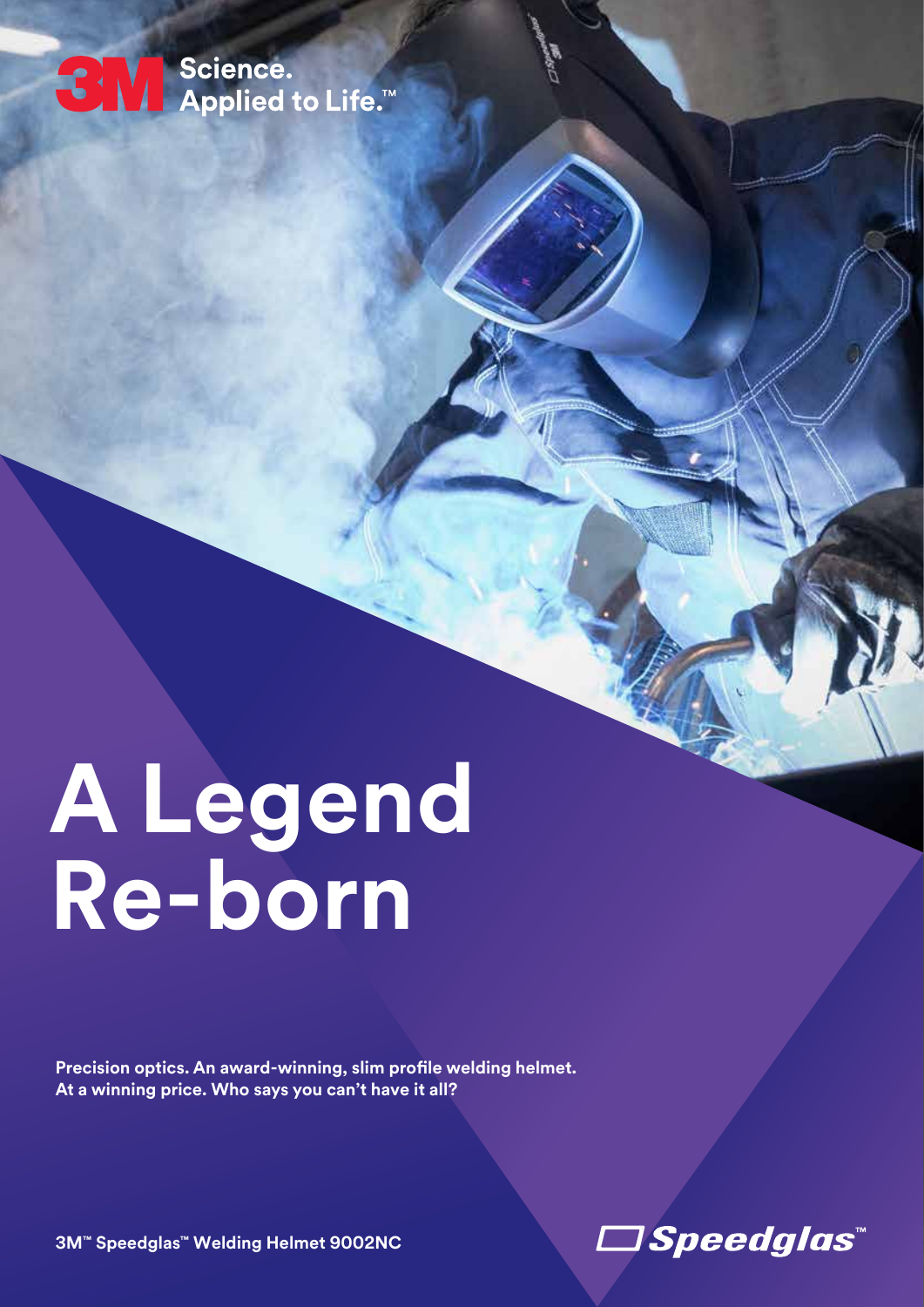

**The optics that forever changed the way welders see are now available in the helmet that changed everything...** 

**See your welds in a new light, with more contrast and natural-looking colours.** 

**3M™ Speedglas™ True-View Technology allows you to see your weld pool with a view that appears lighter, brighter and more realistic. Read surfaces and contours better with a view that must be seen to be believed.** 





**True-View Technology**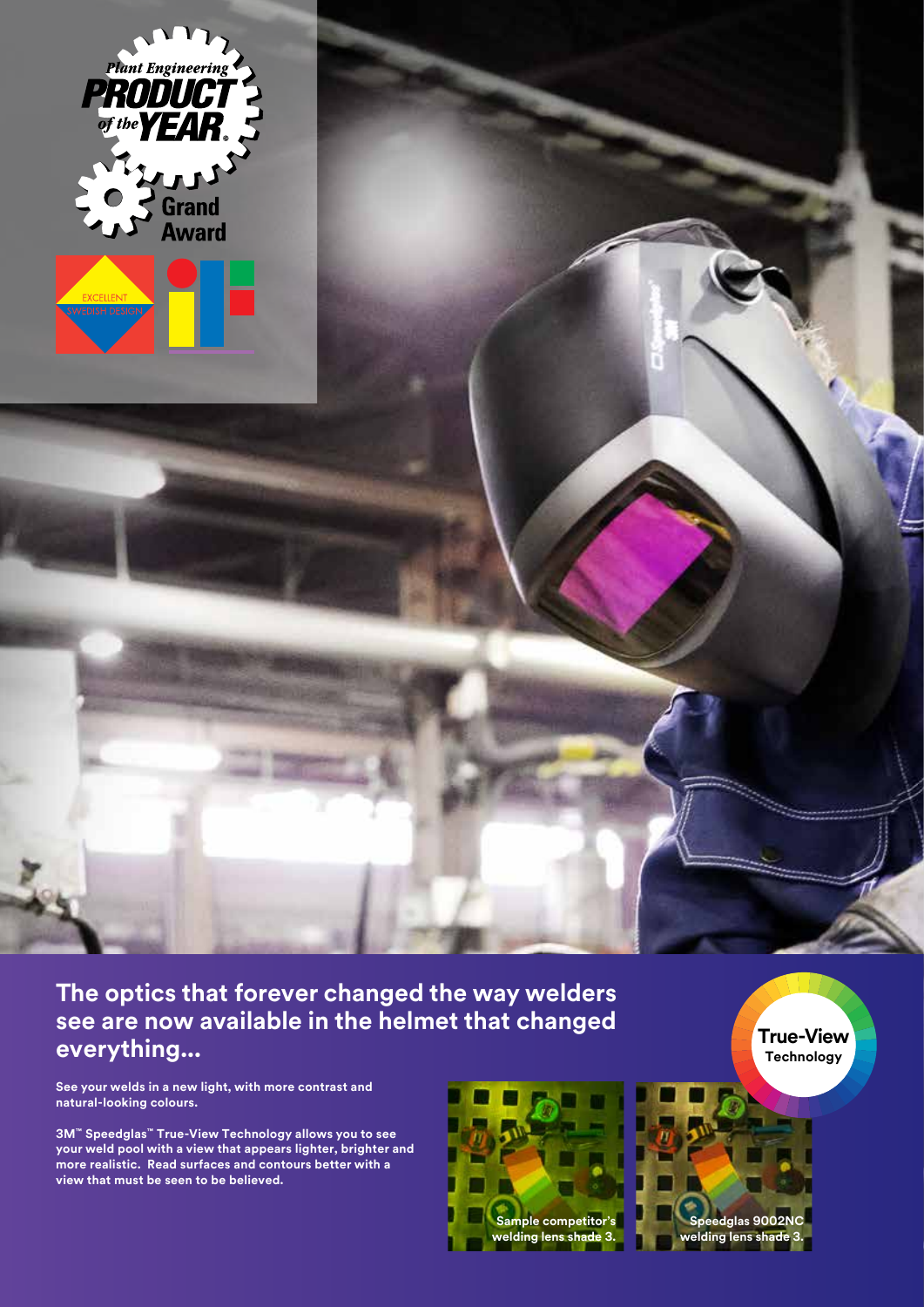## **The classic, streamlined Speedglas 9000 design**

#### **3M™ Speedglas™ Welding Helmet 9002NC**

You asked and we listened. The award winning Speedglas 9000 welding helmet changed the game in helmet design by introducing the perfect combination of helmet shape, size, and weight still preferred by welders today!

So we've brought it back. The exact same narrow shell profle many welders love only with advanced optics, less weight, more comfort and a new look!

#### **Better control**

An improved optical experience with Speedglas True-View allows better control over your welds.

#### **Exhale**

Thanks to the exhaust vents built into the helmet, the build-up of carbon dioxide is reduced, keeping you more comfortable and the lens fog free.

#### **Freedom of movement**

The classic slim, light-weight design increases your freedom of movement. Plus, the exhaust vents allow for a close-to-the-face fit.

#### **The best made afordable**

3M™ Speedglas™ Technology and state-of-the-art autodarkening optics at a price point within reach of every welder, from apprentices to seasoned veterans.



#### **Custom comfort**

Ratchet mechanism and multiple adjustments for a customised fit.

#### **Speedglas Welding Helmet 9002NC Specifcations**

**Light-weight:** 485g **Shades**: 3 / 8, 9, 10, 11, 12 Lens viewing area: 55 × 107 mm **Optical Rating**: 1/1/1 with True-View **Welding applications**: MMAW, MIG/MAG, TIG and low amp TIG (1 Amp) **Approvals:** Welding Protection - AS/NZS1338.1, Eye/Face Protection - AS/NZS1337.1